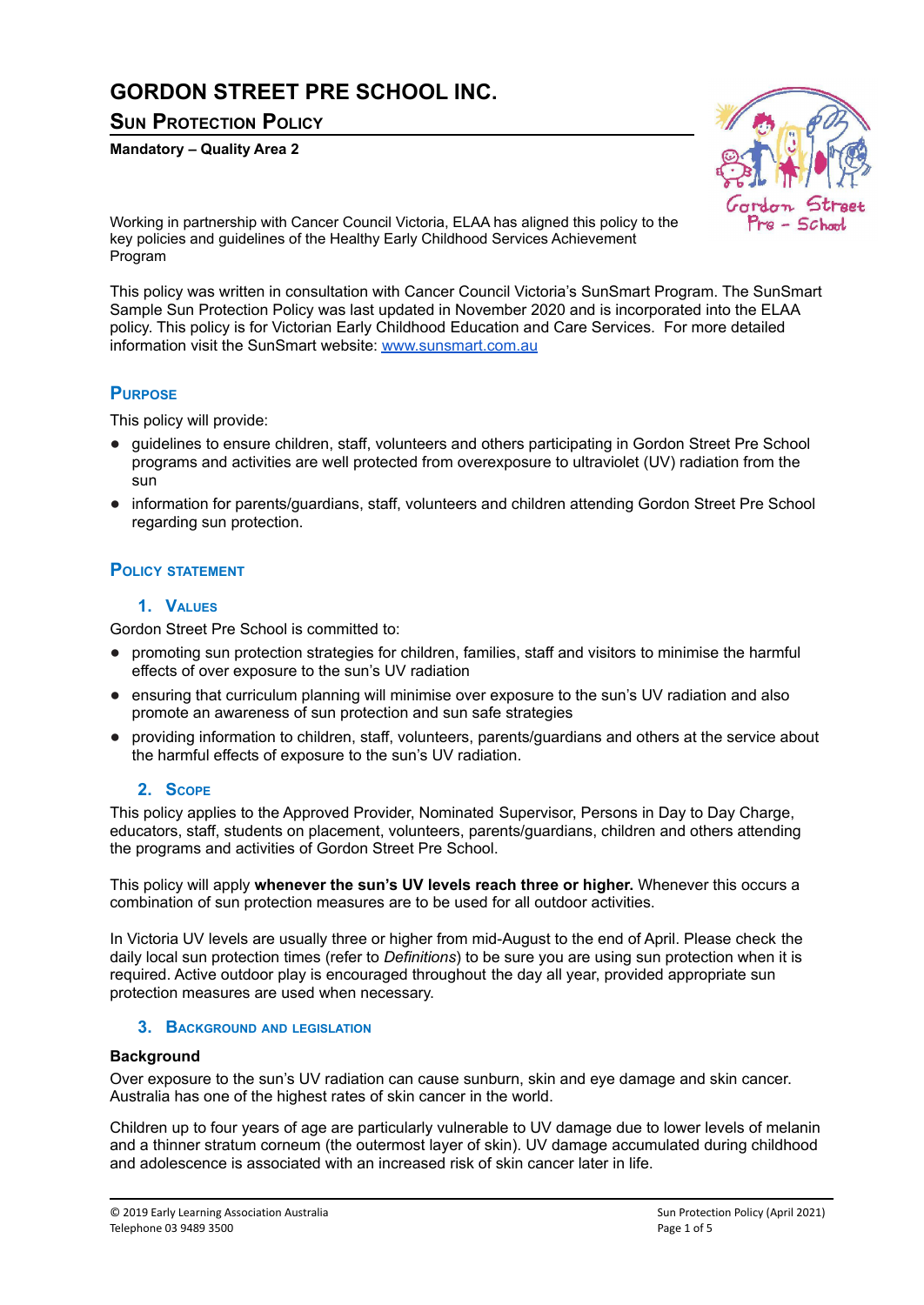A combination of sun protection measures (hats, clothing, sunscreen, shade and sunglasses) is recommended whenever UV levels are three or higher during daily sun protection times (refer to *Definitions*).

It is a requirement under the Occupational Health and Safety Act 2004 that employers provide a healthy and safe environment for all persons who access the service's facilities and/or programs.

Legislation that governs the operation of approved children's services is based on the health, safety and welfare of the children and requires that children are protected from hazards and harm.

### **Legislation and standards**

Relevant legislation and standards include but are not limited to:

- *Child Wellbeing and Safety Act 2005* (Vic) (Part 2: Principles for Children)
- *Education and Care Services National Law Act 2010*: Section 167
- *● Education and Care Services National Regulations 2011*: including Regulations 100, 101, 113, 114, 168(2)(a)(ii)
- *National Quality Standard*, including Quality Area 2: Children's Health and Safety
	- Standard 2.3: Each child is protected
		- Element 2.3.2: Every reasonable precaution is taken to protect children from harm and any hazard likely to cause injury
- *Occupational Health and Safety Act 2004*

### **4. DEFINITIONS**

The terms defined in this section relate specifically to this policy. For commonly used terms e.g. Approved Provider, Nominated Supervisor, Regulatory Authority etc. refer to the *General Definitions* section of this manual.

**Clothing for sun protection:** Clothing that is loose-fitting, made from cool, densely woven fabric and covers as much skin as possible: tops with elbow-length sleeves and, if possible, collars and knee-length or longer shorts and skirts. Singlet tops and shoestring tops/dresses do not provide adequate protection in the sun.

**Daily sun protection times:** Times when it is estimated that the sun's UV radiation will be three or higher. Information about the daily sun protection times is available in the weather section of the daily newspaper, on the SunSmart website at: [www.sunsmart.com.au,](http://www.sunsmart.com.au/) at myuv.com.au, as a free SunSmart app and as a free widget that can be added to websites.

**Shade:** An area sheltered from direct and indirect sun, such as a large tree, canopy, verandah or artificial cover. Shade can be built, natural or temporary and can reduce overall exposure to the sun's UV by 75%. When combined with appropriate clothing, hats and sunscreen, children can be well protected from UV over exposure when outdoors. Research shows that preschool environments with trees, shrubbery, and broken ground not only provides better sun protection in outdoor play but also triggers more physical activity.

**Sunhat:** To help protect the neck, ears, temples, face and nose, a broad-brimmed, legionnaire or bucket-style hat is required. Baseball caps and visors offer little protection to the cheeks, ears and neck, and are not permitted.

**Sunglasses:** Sunglasses are optional. If worn, it is recommended that glasses are a close fitting, wrap-around style that meet the Australian Standard 1067 (Sunglasses: Category 2, 3 or 4) and cover as much of the eye area as possible. Wearing a hat with a brim that shades the eyes can also reduce UV radiation to the eyes by 50%.

**Sunscreen:** SPF 30 or higher, broad-spectrum, water-resistant sunscreen. Sunscreen should be reapplied every two hours, even when labelled 4 hours water resistance. Monitor the expiry date and store in a cool, dry place. From 3 years of age, children are encouraged to apply their own sunscreen under supervision of staff to help develop independent skills ready for school.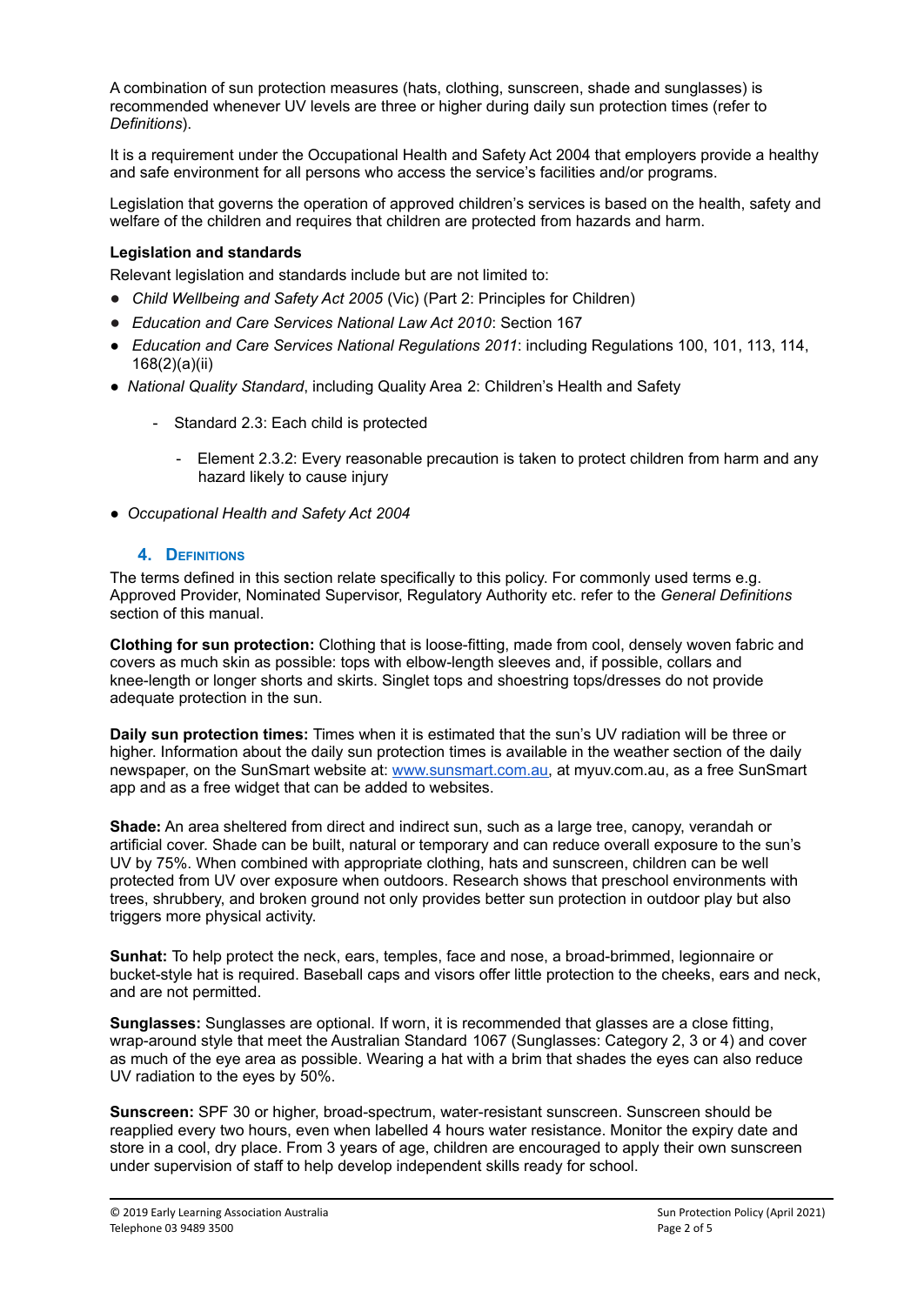**SunSmart[:](http://www.sunsmart.com.au/)** The name of the program conducted by Cancer Council to help prevent skin cancer: [www.sunsmart.com.au](http://www.sunsmart.com.au/)

### **5. SOURCES AND RELATED POLICIES**

### **Sources**

- AS/NZS 4685.0: 2017 Playground equipment and surfacing Development, installation, inspection, maintenance and operation.*6.2.1 General considerations, 6.3.9 Shade and sun protection, Appendix A Shade and sun protection*
- Safe Work Australia: Guide on exposure to solar [ultraviolet](https://www.safeworkaustralia.gov.au/system/files/documents/2001/guide-exposure-solar-ultraviolet-radiation_1.pdf) radiation (UVR) (2019)
- Cancer Council Australia: [www.cancer.org.au/sunsmart](http://www.cancer.org.au/sunsmart)
- *Get Up & Grow: Healthy eating and physical activity for early childhood.* Department of Health resources. Particularly Section 2 of the Director/Coordinator Book and the Staff Book: [http://www.health.gov.au/internet/main/publishing.nsf/Content/phd-early-childhood-nutrition-resource](http://www.health.gov.au/internet/main/publishing.nsf/Content/phd-early-childhood-nutrition-resources) [s](http://www.health.gov.au/internet/main/publishing.nsf/Content/phd-early-childhood-nutrition-resources)
- Victorian Institute of Teaching (VIT) The Victorian [Teaching Profession Code of Conduct](http://www.vit.vic.edu.au/__data/assets/pdf_file/0018/35604/Code-of-Conduct-2016.pdf) Principle 3.2
- [Australian Professional Standards for Teachers](http://www.vit.vic.edu.au/__data/assets/pdf_file/0005/38678/Opportunities-for-demonstrating-the-APST-through-Inquiry-approach.pdf) (APST) Standard 4.4 and 7.2
- ARPANSA Radiation Protection Standard for [Occupational](http://www.arpansa.gov.au/pubs/rps/rps12.pdf) Exposure to Ultraviolet Radiation (2006)
- Belonging, Being and Becoming The Early Years Learning [Framework](https://www.education.gov.au/early-years-learning-framework) (July 2009)
- Victorian Early Years Learning and [Development](http://www.education.vic.gov.au/childhood/providers/edcare/pages/veyladf.aspx?Redirect=1) Framework (VEYLDF) (May 2016)
- Victorian School Building Authority (VSBA) Building Quality Standards [Handbook](https://www.education.vic.gov.au/Documents/school/principals/infrastructure/vsba-building-quality-handbook.pdf) (BQSH): Section 5.1.4 Shade Areas (2020)
- AS 4174:2018 Knitted and woven shade fabrics
- AS/NZS 1067.1:2016, Eve and face protection Sunglasses and fashion spectacles
- AS 4399:2020, Sun protective clothing Evaluation and classification
- AS/NZS 2604:2012 Sunscreen products Evaluation and classification
- Australian Government Therapeutics Goods Administration (TGA) Australian regulatory guidelines for sunscreens: 4. Labelling and [advertising](https://www.tga.gov.au/book/4-labelling-and-advertising) – directions for use of the product

### **Service policies**

- *● Excursions and Service Events Policy*
- *● Nutrition and Active Play Policy*
- *● Occupational Health and Safety Policy*
- *● Supervision of Children Policy*

# **RESPONSIBILITIES**

### **The Approved Provider and Persons with Management or Control is responsible for:**

- meeting the standards and requirements of the SunSmart early childhood program
- ensuring that this policy is up to date with current SunSmart recommendations: [www.sunsmart.com.au](http://www.sunsmart.com.au/)
- ensuring parents/guardians are informed about the *Sun Protection Policy* on enrolment, including the need to provide an appropriate sunhat and clothing for sun protection (refer to *Definitions*) for their child when attending the service
- providing a supply of sunscreen for use on all persons to whom this policy applies
- ensuring parents/guardians provide an authority for staff to apply sunscreen prior to their child commencing at the service via Enrol Now enrolment form and that this is stored with each child's enrolment record (refer to *General Definitions*)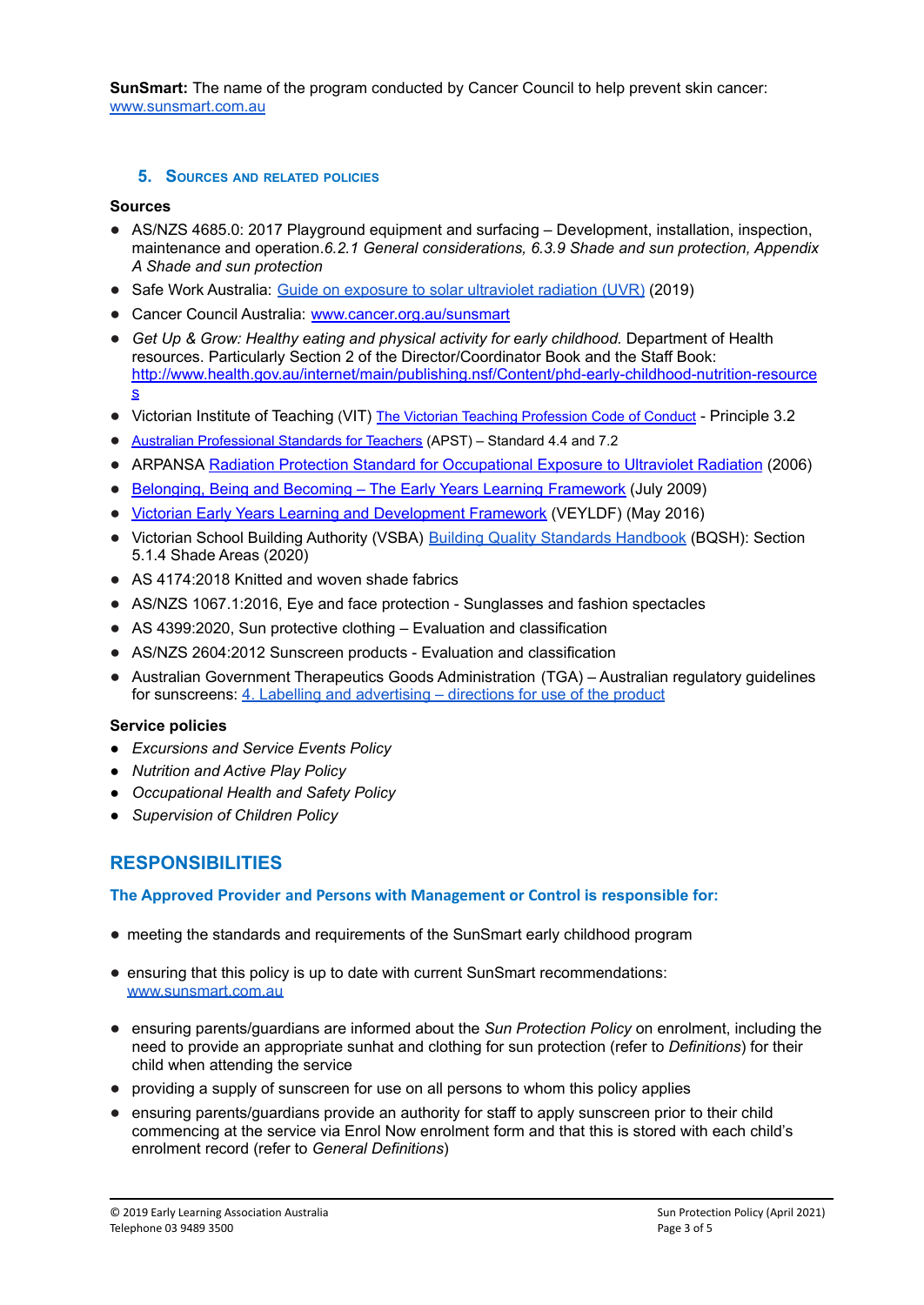- ensuring children wear appropriate sunhats, clothing for sun protection and sunscreen when attending the service
- providing appropriate spare sunhats for children and adults that will be laundered after each use
- ensuring there is adequate shade in the service grounds to protect children from over exposure to UV radiation (Regulation 114)
- ensuring that program planning includes the application of a combination of sun protection measures for outdoor activities during the times specified in the *Scope* of this policy
- ensuring that the availability of shade is considered in a risk assessment prior to conducting excursions and other outdoor events (Regulations 100, 101)
- ensuring that information on sun protection is incorporated into the educational program (refer to the SunSmart website)
- ensuring all staff, children and other participants at the service wear sunhats, clothing for sun protection and sunglasses (optional) when outside, apply sunscreen and seek shade during the times specified in the *Scope* of this policy
- Advising parents/guardians that sunscreen should be applied prior to the session, and will be re-applied with sunscreen once during the session where necessary
- reinforcing this policy by providing information on sun protection (available on the SunSmart website) to service users via newsletters, noticeboards, meetings and websites etc.

### **The Nominated Supervisor Persons in Day to Day Charge and Early Childhood Teachers are responsible for:**

- ensuring parents/guardians are informed of the *Sun Protection Policy* on enrolment, including the need to provide an appropriate sunhat and clothing for sun protection (refer to *Definitions*) for their child when attending the service
- obtaining a parent's/guardian's authority for staff to apply sunscreen prior to their child commencing at the service via Enrol Now enrolment form and storing this with each child's enrolment record (refer to *General Definitions*)
- ensuring program planning includes the application of a combination of sun protection measures for outdoor activities during the times specified in the *Scope* of this policy
- ensuring the sun protection times on the SunSmart website or the SunSmart app are accessed daily to assist with the implementation of this policy
- ensuring information on sun protection is incorporated into the educational program (refer to the SunSmart website)
- ensuring that the availability of shade is considered in a risk assessment prior to conducting excursions and other outdoor events (Regulations 100, 101).

### **All other Staff are responsible for:**

- accessing the daily sun protection times on the SunSmart or MyUV websites or the SunSmart app to assist with the implementation of this policy
- wearing sunhats, clothing for sun protection (refer to *Definitions*) and sunglasses (optional) when outside, applying sunscreen and seeking shade during the times specified in the *Scope* of this policy
- ensuring each child, and any other participant at the service, wears an appropriate sunhat, clothing for sun protection and sunscreen for all outdoor activities during the times specified in the *Scope* of this policy
- checking that all sunhats brought to the service meet the recommendation for adequate protection, are named and stored individually
- ensuring spare sunhats are laundered after each use
- applying sunscreen (refer to *Definitions*) to children's exposed skin except in cases where parents/guardians have not given authority. Where possible this should be done 20 minutes before going outdoors. Children, where appropriate, will be encouraged to apply sunscreen with the assistance of an educator, sunscreen to be applied every two hours.